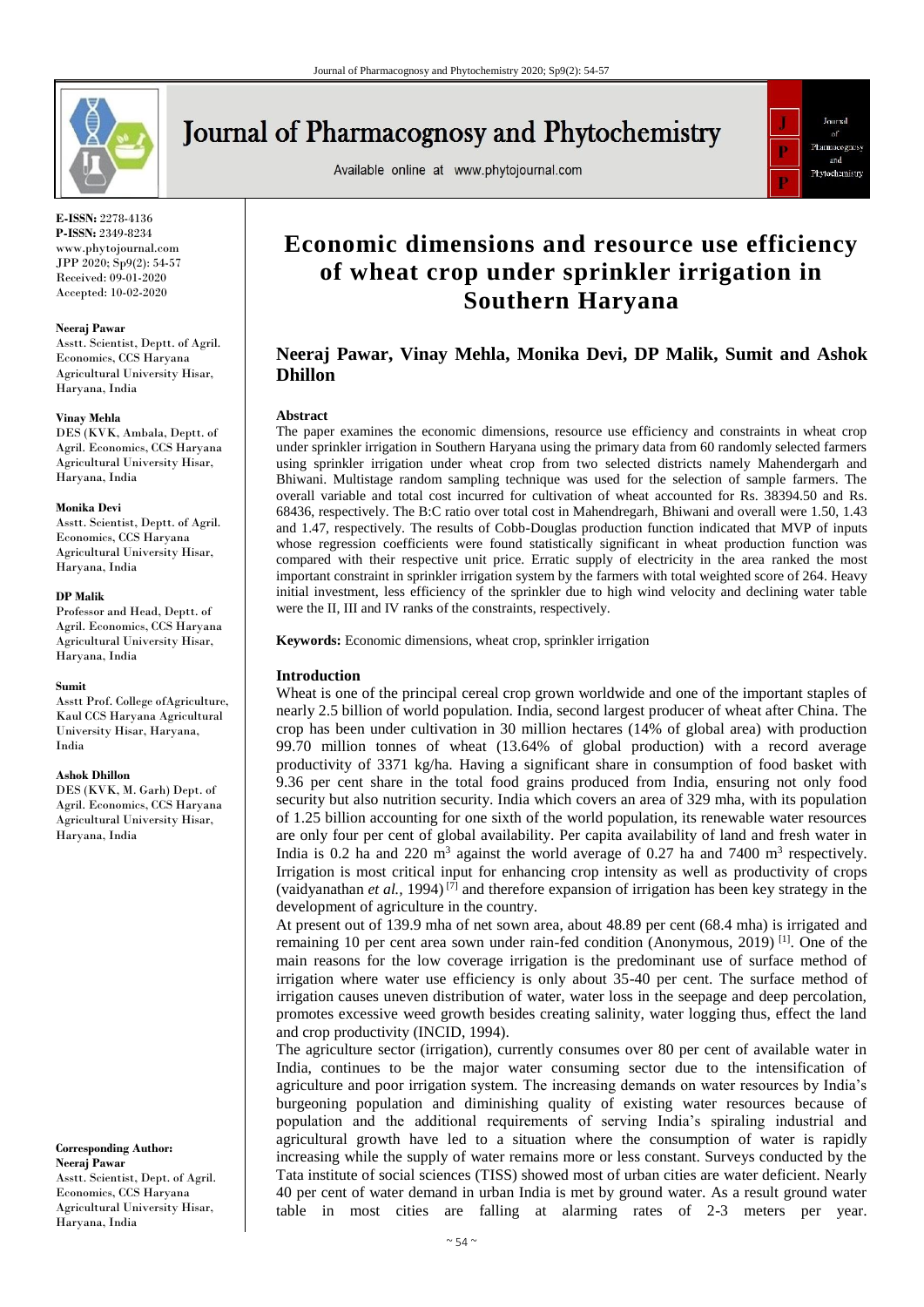Owing to poor water resource management system and climate change India faces a persistent water shortage. As per OECD environment outlook 2050, India would face severe water constraints by 2050.

(http://www.yourarticlelibrary.com/essay/essay-on-water.in-India-1113-worlds/20871).

Keeping in view the importance of efficient irrigation method (sprinkler) and farmers were not using the resources as per the recommendation this leads to increased in over head cost (Fare *et al.,* 1994). Inefficient use of resources is also reason for declined growth of agriculture sector. Since the study was undertaken to analyze the economic dimensions and resource use efficiency in cultivation of wheat under sprinkler irrigation in Mahendragarh and Bhiwani districts of Haryana.

#### **Methods and Materials**

The study was conducted in two districts (Mahendergarh and Bhiwani) from southern zone of Haryana. Two blocks from each district were selected i.e. Mahendergarh and Kanina blocks from district Mahendergarh, and Kairu and Bahal blocks were selected from Bhiwani. From each block, one village was selected randomly. Further, 15 cultivators were selected randomly from each selected village from the list of wheat growers incentivized by State Department of Agriculture & Farmers Welfare and Krishi Vigyan Kendras (KVKs) of CCS Haryana Agricultural University. The relevant information pertaining to various resources like seed, farm machinery, human labour, farm operations etc was extracted from wheat cultivators under sprinkler irrigation through personal interaction. Simple budgeting techniques and descriptive analysis were employed to draw valid inferences from the collected information. The Cobb-Douglas function/log linear production was fitted with six independent variables namely Human labour  $(X_1)$ , machine labour  $(X_2)$ , seed cost  $(X_3)$  fertilizer cost  $(X_4)$ , plant protection chemicals  $(X_5)$  and irrigation  $(X_6)$  The model adopted was as follows.

 $lnY = ln a + b_1 ln X_1 + b_2 ln X_2 + b_3 ln X_3 + b_4 ln X_4 + b_5 ln X_5 +$  $b_6 \ln X_6 + \ln \mu$ 

 $Y =$  Returns per hectare in rupees

 $a =$  Intercept

- $X_1 =$  Human labour charges in rupees
- $X_2 =$  Machine labour charges in rupees<br> $X_3 =$  Seed cost in rupees

Seed cost in rupees

- $X_4 =$  Fertilizers charges in rupees
- $X_5 =$  Plant protection chemicals in rupees<br> $X_6 =$  Irrigation charge in rupees

Irrigation charge in rupees

 $b_1$  to  $b_6$  = Respective elasticity co-efficients

For testing the regression co-efficients or production elasticities 't' value was calculated using the formula.

$$
t = \frac{bi}{S.E \text{ of bi}}
$$

Where

bi=Regression co-efficient or production elasticity of input xi S.E of bi = Standard error of bi

Returns to scale was calculated by summing production elasticity of all the inputs  $(\Sigma bi)$ .

If,  $\sum$  bi: = 1,  $\sum$  bi : > 1 and  $\sum$  bi : < 1 it indicates constant, increasing and decreasing returns to scale

Marginal value productivity indicates the expected increase in gross returns forthcoming from the use of an additional unit of relevant input, while the level of other inputs remaining unchanged.

A resource or input factor is considered to be used most efficiently if its marginal value product is just sufficient to affect its cost. Equality of marginal value product to factor cost is the basic condition that must be satisfied to obtain efficient resource use. In Cobb Douglas production function, marginal value product (MVP) of  $Xi$ , the i<sup>th</sup> input factor is given by the following formula.

$$
MVP \text{ of } Yi = Y/Xi * bi
$$

Where,

 $\overline{Y}$  = Geometric mean of output Y

 $\bar{X}$  = Geometric mean of output X

Bi=Regression co-efficient of Xj

After computation of marginal value product of a variable, it is to be compared with its acquisition cost or opportunity cost. If the variable in the production function is taken in rupee terms, then the acquisition cost of unit of that input will be one rupee. When the input is expressed in physical units, then the marginal value product must be compared with the actual acquisition cost of one physical unit of that input.

Resource-use efficiency is worked out by computing the difference of marginal value product to opportunity cost. If the difference is less than one, it indicates that too much of the particular resource is being used under the existing price conditions and vice versa.

#### **Results and Discussion**

The cost of cultivation of wheat under sprinkler irrigation is presented in Table 1. The overall variable and total cost incurred for cultivation of wheat accounted for Rs. 38394.50 and Rs. 68436, respectively. Overall operational cost of wheat cultivation under sprinkler irrigation reveals that harvesting and field preparation accounted for 19.54 and 10.15 per cent of the total cost, respectively. Both operations accounted for about one-fourth of total cost incurred in raising wheat crop under sprinkler irrigation. The other variable items of total cost of wheat cultivation were irrigation (11.05%), fertilizer investment (7.86%) and hoeing/weeding (1.91%) while in case of fixed expenses, rental value of land accounted 30.90 per cent followed by management and risk charges (11.22%) and transportation charges (1.77%), respectively. Similar findings were also observed by Sahu, *et al.,* 2018.

**Table 1:** Cost of cultivation of Wheat under sprinkler irrigation in Haryana (₹/ha)

| Sr. No.         | <b>Particulars</b>     | Mahendergarh  | <b>Bhiwani</b> | <b>Overall</b>   |
|-----------------|------------------------|---------------|----------------|------------------|
| 1.              | Field preparation      | 6810 (9.81)   | 7085 (10.50)   | 6947.50 (10.15)  |
| Ź.              | Seed cost              | 2590 (3.73)   | 2535 (3.76)    | 2562.50 (3.74)   |
|                 | Fertilizer Investment  | 5465 (7.88)   | 5290 (7.84)    | 5377.50 (7.86)   |
| -4.             | Irrigation             | 7720 (11.13)  | 7410 (10.98)   | 7565.00 (11.05)  |
|                 | Hoeing/weeding         | 892 (1.29)    | 735 (1.09)     | 813.50 (1.91)    |
| 6.              | Plant protection       |               |                |                  |
| 7<br>$\prime$ . | Harvesting & Threshing | 13980 (20.15) | 12760 (18.91)  | 13370.00 (19.54) |
| 8.              | Misc.                  | 1905 (2.75)   | 1612 (2.39)    | 1758.50 (2.57)   |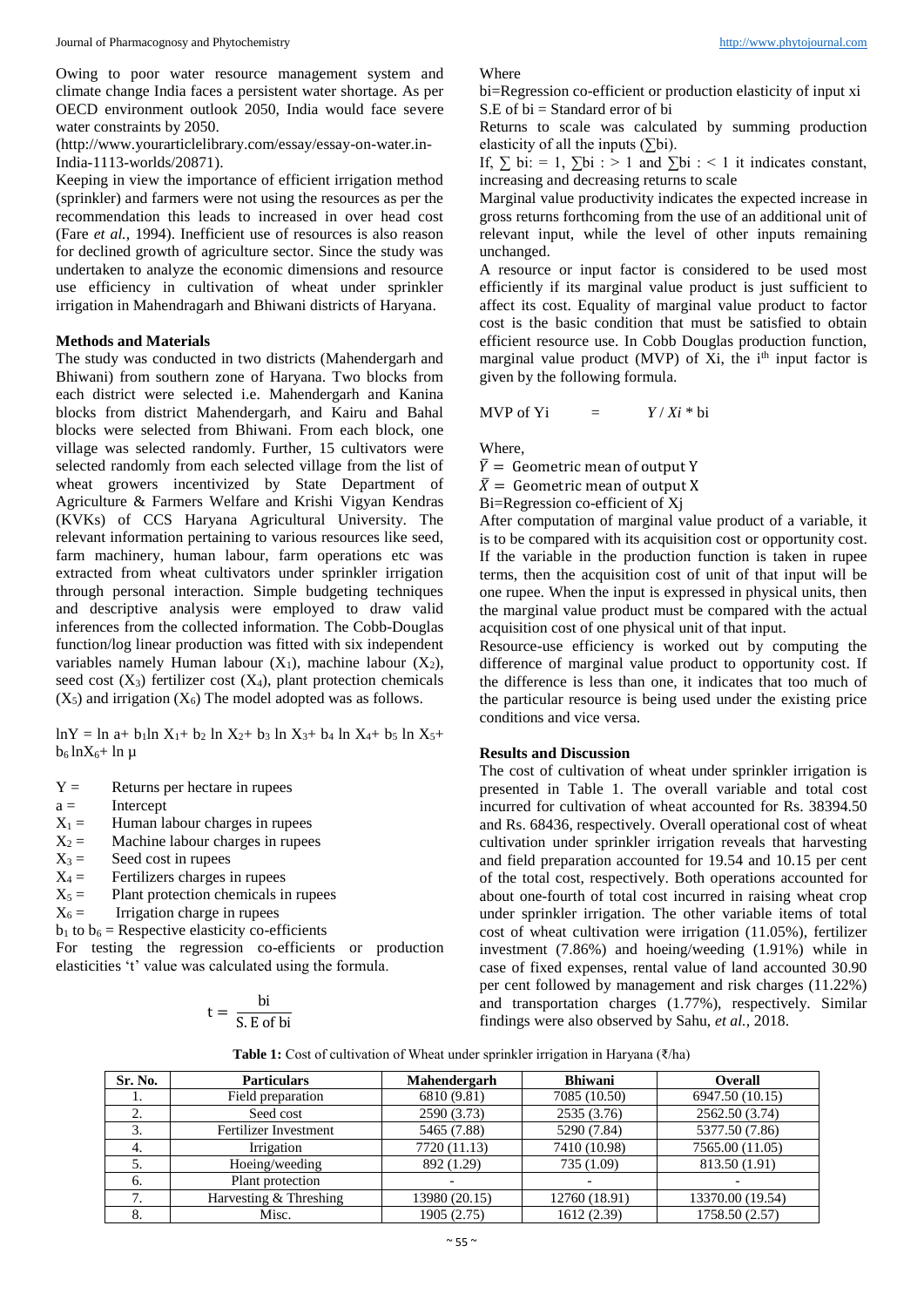|     | Variable cost        | 39362 (56.73)  | 37427 (55.46)  | 38394.50 (56.10)  |
|-----|----------------------|----------------|----------------|-------------------|
| 10. | Mgt and risk charges | 7872 (11.34)   | 7486 (11.09)   | 7679.00 (11.22)   |
|     | Rental value of land | 20875 (30.08)  | 21425 (31.75)  | 21150.00 (30.90)  |
|     | Transportation       | 1280 (1.84)    | 1145 (1.70)    | 1212.50 (1.77)    |
|     | <b>Total Cost</b>    | 69389 (100.00) | 67483 (100.00) | 68436.00 (100.00) |

Figure in parentheses indicate the percentage of total costAs regards to the returns structure from wheat cultivation under sprinkler irrigation was concerned in the study area it is observed from the table 2 that the gross and net return for Mahendergarh, Bhiwani and overall was Rs. 104410, 96835 and 100622.50 and Rs. 35021, 29352 and Rs. 32186.50 respectively. The B:C ratio over total cost in Mahendregarh, bhiwani and overall were 1.50, 1.43 and 1.47, respectively. Similar findings were also observed by Verma, et al., 2015<sup>[8]</sup>.

| <b>Table 2:</b> Returns from cultivation of wheat under sprinkler irrigation in Haryana ( $\bar{\zeta}/h$ a) |  |
|--------------------------------------------------------------------------------------------------------------|--|
|--------------------------------------------------------------------------------------------------------------|--|

| S. No. | <b>Particulars</b>            | Mahendergarh | <b>Bhiwani</b> | Overall   |
|--------|-------------------------------|--------------|----------------|-----------|
| 1.     | Production (main)             | 87860        | 83720          | 85790.00  |
| 2.     | By-product                    | 16550        | 13115          | 14832.50  |
| 3.     | Gross Return                  | 104410       | 96835          | 100622.50 |
| 4.     | Cost of Production (Rs./qtl.) | 1453         | 1483           | 1468      |
|        | Return over variable cost     | 65048        | 59408          | 62228.00  |
| b.     | Net Return                    | 35021        | 29352          | 32186.50  |
|        | B:C over variable cost        | 2.65         | 2.59           | 2.62      |
| 8.     | B:C over total cost           | 1.50         | 1.43           | 1.47      |

#### **Marginal value of productivities (MVPs)**

Resource use efficiency: In order to examine the resource use efficiency in wheat production, the marginal value productivity (MVP) of inputs whose regression coefficients were found statistically significant in wheat production function were compared with their respective unit price.To test the significance of deviation of MVP of an input from its unit price, t-statistics was used. A significant higher MVP of an input from its unit price implies that more of that input can be used to increase the wheat productivity, while a significant lower MVP of an input from its unit price implies that the input is used in excess and needs curtailment.

The study revealed that the difference between MVP of fertilizer cost and its unit was found to positive and significant in Mahendergarh, Bhiwani as well as in overall result of both the districts. While, human labour found to be negatively significant in Mahendergarh, Bhiwani as well as in overall result of both the districts (Table 3). Result agrees with the findings of Dhakal et al., 2015<sup>[3]</sup>.

| Table 3: Resource use efficiency of wheat crop under sprinkler irrigation in Haryana |  |  |
|--------------------------------------------------------------------------------------|--|--|
|                                                                                      |  |  |

| Mahendergarh $(N=30)$ |           |                                        |            |            |                   |  |
|-----------------------|-----------|----------------------------------------|------------|------------|-------------------|--|
| Resources             | <b>GM</b> | B                                      | <b>MVP</b> | <b>MFC</b> | <b>Difference</b> |  |
| Human labour          | 14657.89  | $-0.14$                                | $-0.83$    | 1.00       | $-1.83**$         |  |
| Machine labour        | 7729.86   | 0.20                                   | 2.25       | 1.00       | 1.25              |  |
| Seed cost             | 2652.02   | $-0.01$                                | $-0.27$    | 1.00       | $-1.27$           |  |
| Fertilizer cost       | 2712.09   | 0.10                                   | 3.32       | 1.00       | $2.32**$          |  |
| Plant protection      | 481.18    | 0.01                                   | 2.19       | 1.00       | 1.19              |  |
| Irrigation            | 4513.21   | 0.11                                   | 2.14       | 1.00       | 1.14              |  |
|                       |           | Bhiwani $(N=30)$                       |            |            |                   |  |
| Human labour          | 13975.17  | 0.05                                   | 0.35       | 1.00       | $-0.65$           |  |
| Machine labour        | 7222.48   | 0.23                                   | 3.07       | 1.00       | $2.07**$          |  |
| Seed cost             | 2438.42   | $-0.01$                                | $-0.24$    | 1.00       | $-1.24$           |  |
| Fertilizer cost       | 4262.30   | 0.14                                   | 3.14       | 1.00       | $2.14**$          |  |
| Plant protection      | 501.01    | 0.01                                   | 2.27       | 1.00       | 1.27              |  |
| Irrigation            | 3973.26   | 0.09                                   | 2.16       | 1.00       | 1.16              |  |
|                       |           | Overall of both the districts $(N=60)$ |            |            |                   |  |
| Human labour          | 14312.46  | $-0.12$                                | $-0.74$    | 1.00       | $-1.74**$         |  |
| Machine labour        | 7471.87   | 0.17                                   | 2.13       | 1.00       | 1.13              |  |
| Seed cost             | 2542.98   | $-0.01$                                | $-0.25$    | 1.00       | $-1.25$           |  |
| Fertilizer cost       | 3399.96   | 0.12                                   | 3.23       | 1.00       | $2.23**$          |  |
| Plant protection      | 490.82    | 0.01                                   | 2.06       | 1.00       | 1.06              |  |
| Irrigation            | 4234.64   | 0.11                                   | 2.38       | 1.00       | $1.38***$         |  |

\*Significance at 1% level, \*\*Significance at 5% level, \*\*\*Significance at 10% level

#### **Constraints faced by respondents**

Ranking of constraints based on total score as per their relative importance in adoption of sprinkler irrigation as per farmers perception is given in Table 4. Erratic supply of electricity in the area ranked the most important constraint in sprinkler irrigation system by the farmers with total weighted score of 264. Heavy initial investment, less efficiency of the

sprinkler due to high wind velocity and declining water table were the II, III and IV ranks of the constraints, respectively. Due to high temperature more water loss in irrigation system, Presence of salty water, Unavailability of spare parts at proper time in the village market and fewer subsidies as compared to investment were the constraints with total weighted score 231, 224, 224 and 203, respectively. Bahire *et al.*  $(2015)$ <sup>[2]</sup> the